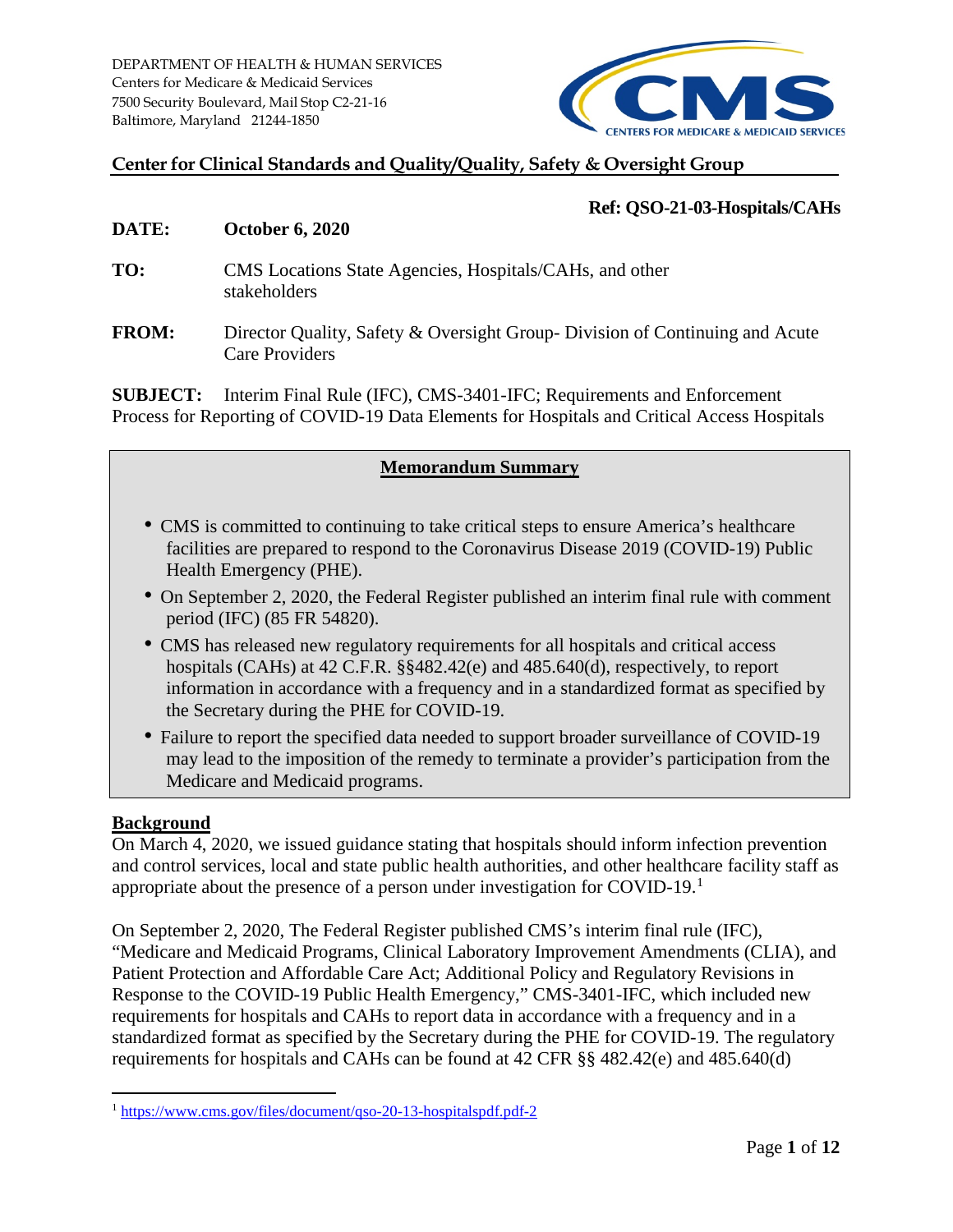respectively (see 85 FR 54873). These reporting requirements support our responsibility to protect the health and safety of hospital and CAH patients. This data allows CMS to monitor whether individual hospitals and CAHs are appropriately tracking, responding to, and mitigating the spread and impact of COVID-19 on patients, the staff who care for them, and the general public.

## **Discussion**

The reporting requirements described herein are applicable to all Medicare and Medicaid hospitals and CAHs, as infection prevention and control is, and continues to be, a primary goal during the PHE for COVID-19. The requirement to collect these data and transmit them will also encourage greater awareness and promotion of best practices in infection prevention and control within these facilities. A streamlined approach to reporting data will greatly assist the White House Coronavirus Task Force (COVID-19 Task Force) in tracking the movement of the virus and identifying potential strains in the healthcare delivery system. The completeness, accuracy, and timeliness of the data will inform the COVID-19 Task Force decisions to address capacity and resource needs to ensure a fully coordinated effort across the nation. As noted in the IFC, if a hospital or CAH fails to consistently report test results throughout the duration of the PHE for COVID-19, CMS will determine the provider to be non-compliant with the hospital or the CAH CoPs set forth at §§ 482.42(e) and 485.640(d), respectively, and will be subject to termination pursuant to 42 CFR 489.53(a)(3).

## **Data Reporting Elements and Reporting Mechanisms**

On July 29, 2020, HHS published updated guidance for hospital COVID-19 reporting: [https://www.hhs.gov/sites/default/files/covid-19-faqs-hospitals-hospital-laboratory-acute-care](https://www.hhs.gov/sites/default/files/covid-19-faqs-hospitals-hospital-laboratory-acute-care-facility-data-reporting.pdf)[facility-data-reporting.pdf.](https://www.hhs.gov/sites/default/files/covid-19-faqs-hospitals-hospital-laboratory-acute-care-facility-data-reporting.pdf) The guidance states that hospitals should report specified information at least once daily through one of the prescribed methods described below.

#### **Facilities to Report**

The following hospitals should report the data elements specified in the table below on a daily basis, except Psychiatric and Rehabilitation hospitals will report weekly:

- Short term
- Long term
- Critical access hospital
- Children's
- Distinct part psychiatric hospital
- Medicaid only short term
- Medicaid only children's,
- Medicaid only long-term hospitals

# **Reporting Timing**

Reporting should be completed within one business day of the reporting period. If a hospital does not have the ability to report on weekends or holidays, the data can be submitted on the next business day.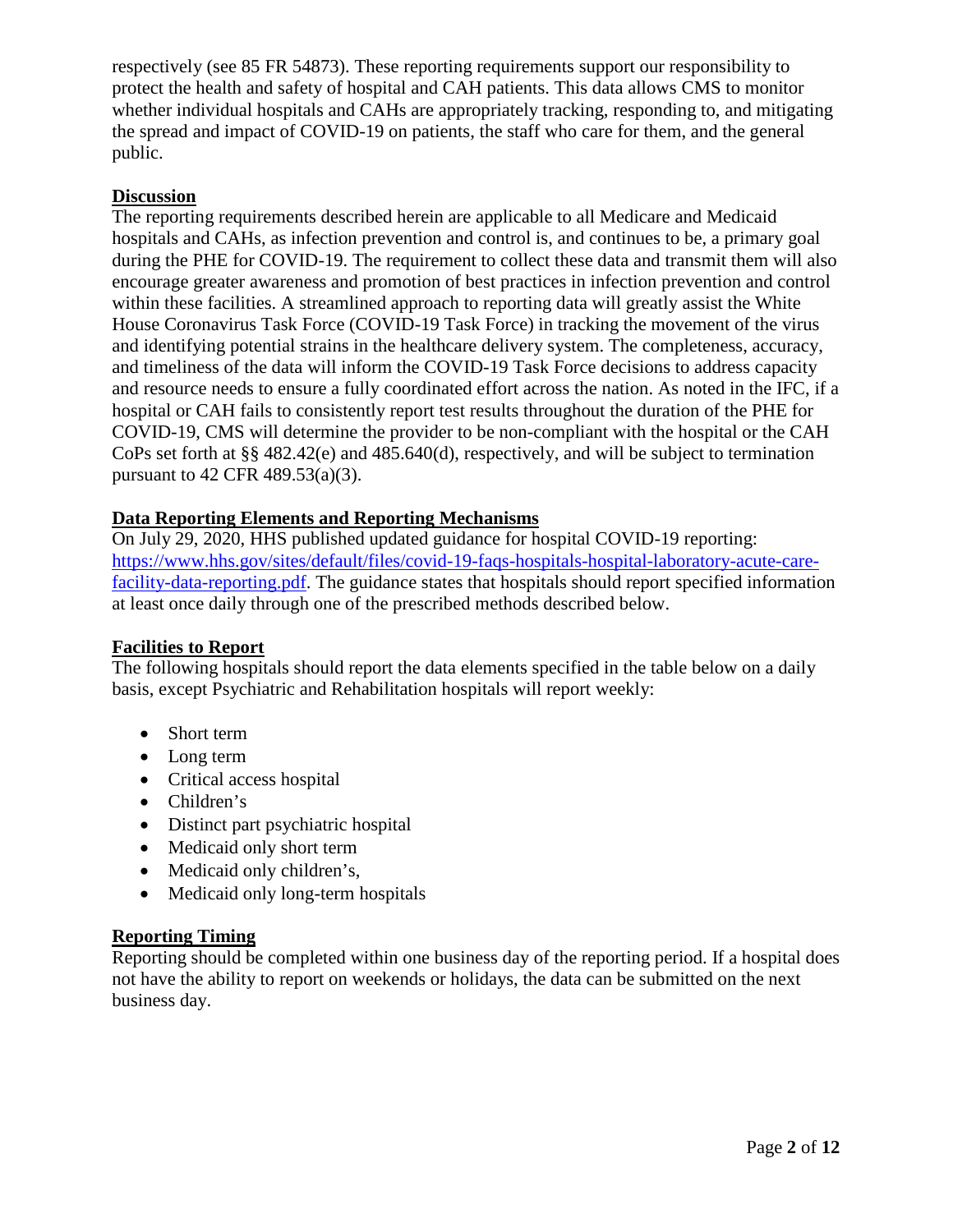**All fields are required except as noted below** (IDs 25, 28, 32, 33-38 are optional with 33 – 38 becoming mandatory in the coming weeks. Additional information will be provided).

| ID | <b>Information Needed</b>         | <b>Definition</b>                                                                            |
|----|-----------------------------------|----------------------------------------------------------------------------------------------|
|    |                                   | Items $1 - 25$ are to be reported daily (except psychiatric and rehabilitation hospitals who |
|    |                                   | are to report these weekly)                                                                  |
| 1. | Hospital information (in          | Provide the information about the hospital (in                                               |
|    | separate fields)                  | separate fields)                                                                             |
|    | a) Hospital name                  | Name of hospital                                                                             |
|    | b) CCN                            | Hospital CMS Certification Number (CCN)<br>$\bullet$                                         |
|    | c) OrgID (Optional)               | NHSN OrgID (Optional)<br>$\bullet$                                                           |
|    | d) State                          | State where the hospital is located<br>$\bullet$                                             |
|    | County<br>e)                      | County where the hospital is located<br>$\bullet$                                            |
|    | <b>ZIP</b><br>f)                  | ZIP where the hospital is located                                                            |
|    | TeleTracking ID<br>g)             | The identifier assigned by TeleTracking                                                      |
|    | (Optional)                        | (Optional)                                                                                   |
| 2. | All hospital beds<br>a)           | Total number of all staffed inpatient and outpatient                                         |
|    |                                   | beds in your hospital, including all overflow,                                               |
|    |                                   | observation, and active surge/expansion beds used                                            |
|    |                                   | for inpatients and for outpatients (includes all ICU,                                        |
|    |                                   | ED, and observation).                                                                        |
|    | Subset:                           |                                                                                              |
|    | b) All adult hospital beds        |                                                                                              |
|    |                                   | Total number of all staffed inpatient and outpatient                                         |
|    |                                   | adult beds in your hospital, including all overflow                                          |
|    |                                   | and active surge/expansion beds for inpatients and                                           |
|    |                                   | for outpatients (includes all ICU, ED, and                                                   |
|    |                                   | observation).                                                                                |
| 3. | All hospital inpatient beds<br>a) | Total number of staffed inpatient beds in your                                               |
|    |                                   | hospital including all overflow, observation, and                                            |
|    |                                   | active surge/expansion beds used for inpatients                                              |
|    |                                   | (includes all ICU beds). This is a subset of #2.                                             |
|    | Subset:                           |                                                                                              |
|    | b) Adult hospital inpatient       | Total number of staffed inpatient adult beds in your                                         |
|    | beds                              | hospital including all overflow and active                                                   |
|    |                                   | surge/expansion beds used for inpatients (includes                                           |
|    |                                   | all designated ICU beds). This is also a subset of #2.                                       |
| 4. | All hospital inpatient bed<br>a)  | Total number of staffed inpatient beds that are                                              |
|    | occupancy                         | occupied.                                                                                    |
|    |                                   |                                                                                              |
|    | Subset:                           |                                                                                              |
|    | b) Adult hospital inpatient bed   | Total number of staffed inpatient adult beds that are                                        |
|    | occupancy                         | occupied.                                                                                    |
| 5. | <b>ICU</b> beds<br>a)             | Total number of staffed inpatient ICU beds. This is a                                        |
|    |                                   | subset of #2 and #3.                                                                         |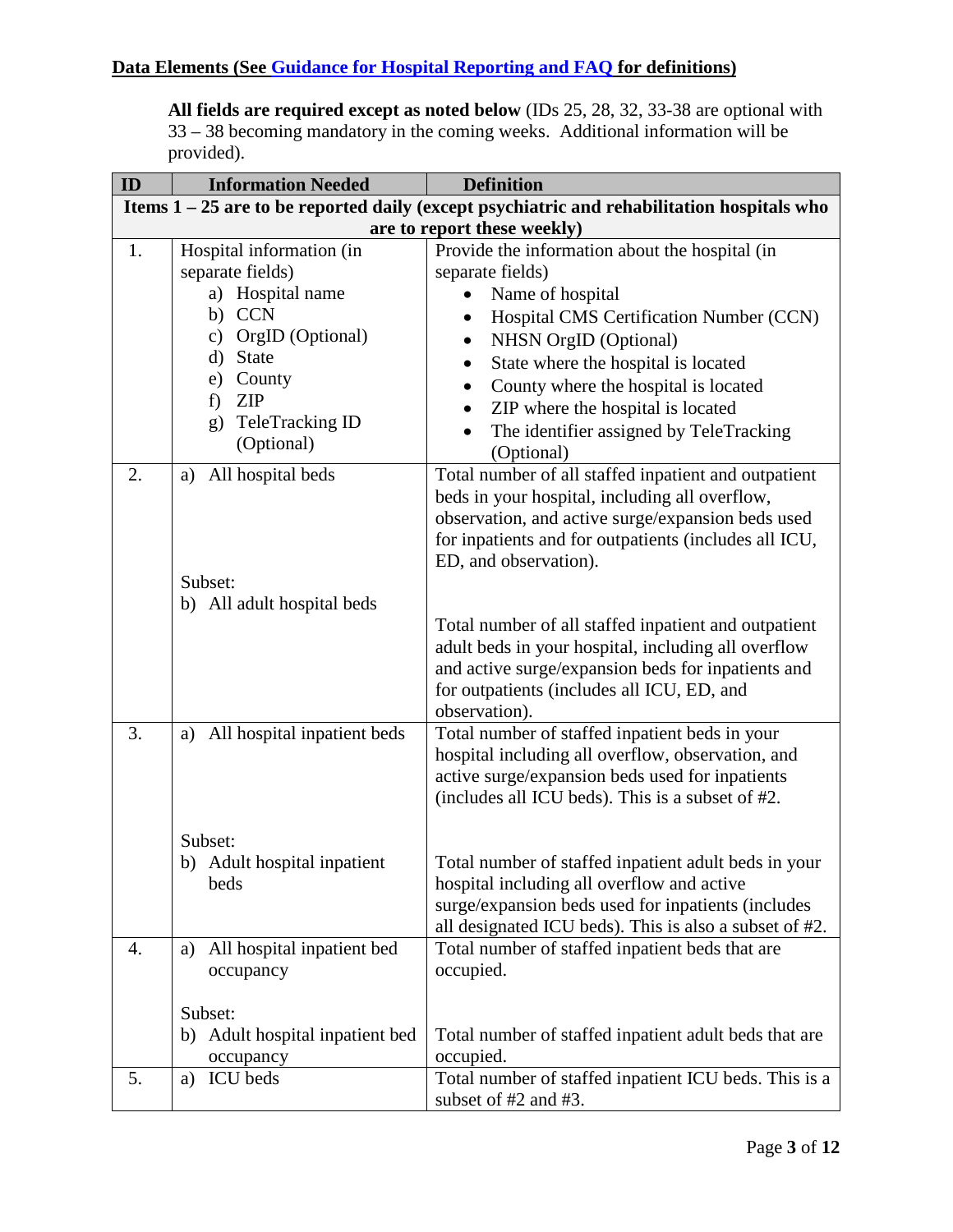|     | Subset:                            |                                                                                                         |
|-----|------------------------------------|---------------------------------------------------------------------------------------------------------|
|     | b) Adult ICU beds                  | Total number of staffed inpatient adult ICU beds.                                                       |
|     |                                    | This is also a subset of #2 and #3.                                                                     |
| 6.  | a) ICU bed occupancy               | Total number of staffed inpatient ICU beds that are                                                     |
|     |                                    | occupied. This is a subset of #4.                                                                       |
|     | Subset:                            |                                                                                                         |
|     | b) Adult ICU bed occupancy         | Total number of staffed inpatient adult ICU beds                                                        |
|     |                                    | that are occupied. This is also a subset of #4.                                                         |
| 7.  | Total mechanical ventilators       | Enter the total number (in use and not in use) of all                                                   |
|     |                                    | mechanical ventilators, including adult, pediatric,                                                     |
|     |                                    | neonatal ventilators, anesthesia machines and                                                           |
|     |                                    | portable/transport ventilators available in the                                                         |
|     |                                    | facility. Include BiPAP machines if the hospital uses                                                   |
|     |                                    | BiPAP to deliver positive pressure ventilation via                                                      |
|     |                                    | artificial airways.                                                                                     |
| 8.  | Mechanical ventilators in use      | Enter the total number of mechanical ventilators in                                                     |
|     |                                    | use at the time the data is collected, including adult,                                                 |
|     |                                    | pediatric, neonatal ventilators, anesthesia machines                                                    |
|     |                                    | and portable/transport ventilators. Include BiPAP                                                       |
|     |                                    | machines if the hospital uses BiPAP to deliver                                                          |
|     |                                    | positive pressure ventilation via artificial airways.                                                   |
| 9.  | Total hospitalized adult<br>a)     | Patients currently hospitalized in an adult inpatient                                                   |
|     | suspected or confirmed             | bed who have laboratory-confirmed or suspected                                                          |
|     | positive COVID patients            | COVID-19. Include those in observation beds.                                                            |
|     | Subset:                            |                                                                                                         |
|     | b) Hospitalized adult              | Patients currently hospitalized in an adult inpatient                                                   |
|     | confirmed-positive COVID           | bed who have laboratory-confirmed COVID-19.                                                             |
|     | patients                           | Include those in observation beds. Include patients                                                     |
|     |                                    | who have both laboratory-confirmed COVID-19 and                                                         |
|     |                                    | laboratory-confirmed influenza in this field.                                                           |
| 10. | Total hospitalized pediatric<br>a) | Patients currently hospitalized in a pediatric                                                          |
|     | suspected or confirmed             | inpatient bed, including NICU, PICU, newborn, and                                                       |
|     | positive COVID patients            | nursery, who are suspected or laboratory-confirmed-                                                     |
|     |                                    | positive for COVID-19. Include those in observation                                                     |
|     | Subset:                            | beds.                                                                                                   |
|     | b) Hospitalized pediatric          |                                                                                                         |
|     | confirmed-positive COVID           |                                                                                                         |
|     | patients                           |                                                                                                         |
|     |                                    | Patients currently hospitalized in a pediatric                                                          |
|     |                                    | inpatient bed, including NICU, PICU, newborn, and                                                       |
|     |                                    | nursery, who have laboratory-confirmed COVID-19.<br>Include those in observation beds. Include patients |
|     |                                    | who have both laboratory-confirmed COVID-19 and                                                         |
|     |                                    | laboratory-confirmed influenza in this field.                                                           |
| 11. |                                    |                                                                                                         |
|     | Hospitalized and ventilated        | Patients currently hospitalized in an adult, pediatric                                                  |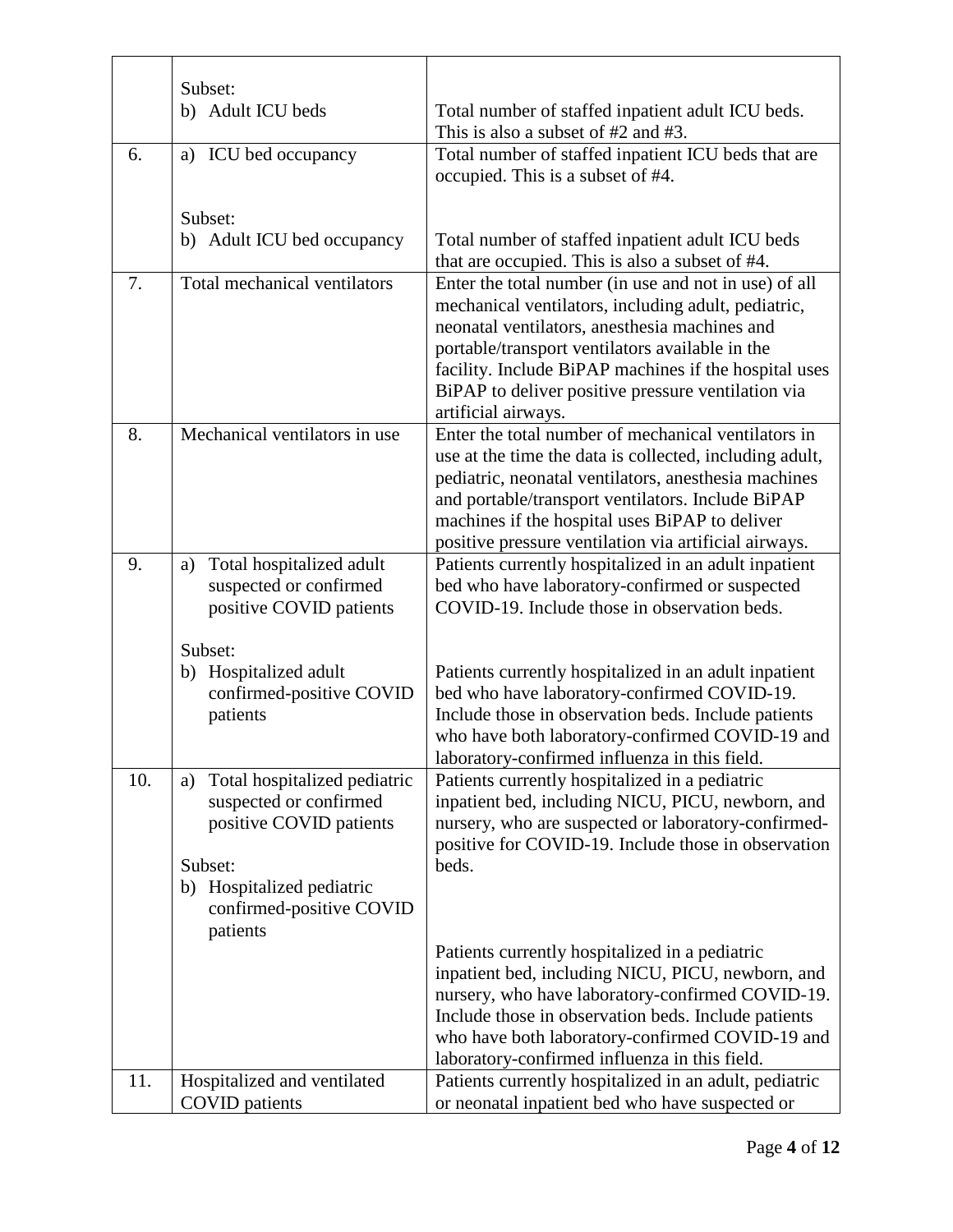|     |                                 | laboratory-confirmed COVID-19 and are on a                                                     |
|-----|---------------------------------|------------------------------------------------------------------------------------------------|
|     |                                 | mechanical ventilator (as defined in #7 above).                                                |
|     |                                 |                                                                                                |
| 12. | Total ICU adult suspected<br>a) | Patients currently hospitalized in a designated adult                                          |
|     | or confirmed positive           | ICU bed who have suspected or laboratory-                                                      |
|     | <b>COVID</b> patients           | confirmed COVID-19.                                                                            |
|     | Subset:                         |                                                                                                |
|     | b) Hospitalized ICU adult       |                                                                                                |
|     | confirmed-positive COVID        | Patients currently hospitalized in a designated adult                                          |
|     | patients                        | ICU bed who have laboratory-confirmed COVID-                                                   |
|     |                                 | 19. Include patients who have both laboratory-                                                 |
|     |                                 | confirmed COVID-19 and laboratory-confirmed                                                    |
|     |                                 | influenza in this field.                                                                       |
| 13. | Hospital onset                  | Total current inpatients with onset of suspected or                                            |
|     |                                 | laboratory-confirmed COVID-19 fourteen or more                                                 |
|     |                                 | days after admission for a condition other than                                                |
|     |                                 | COVID-19.                                                                                      |
| 14. | ED/overflow                     | Patients with suspected or laboratory-confirmed                                                |
|     |                                 | COVID-19 who currently are in the Emergency                                                    |
|     |                                 | Department (ED) or any overflow location awaiting                                              |
| 15. | ED/overflow and ventilated      | an inpatient bed.                                                                              |
|     |                                 | Patients with suspected or laboratory-confirmed<br>COVID-19 who currently are in the ED or any |
|     |                                 | overflow location awaiting an inpatient bed and on a                                           |
|     |                                 | mechanical ventilator. This is a subset of #14.                                                |
| 16. | Previous day's COVID-19         | Number of patients with suspected or laboratory-                                               |
|     | Deaths                          | confirmed COVID-19 who died on the previous                                                    |
|     |                                 | calendar day in the hospital, ED, or any overflow                                              |
|     |                                 | location. Include patients who have both laboratory-                                           |
|     |                                 | confirmed COVID-19 and laboratory-confirmed                                                    |
|     |                                 | influenza in this field.                                                                       |
| 17. | Previous day's adult            |                                                                                                |
|     | admissions:                     |                                                                                                |
|     | Previous day's adult<br>a)      | Enter the number of patients who were admitted to                                              |
|     | admissions with confirmed       | an adult inpatient bed on the previous calendar day                                            |
|     | COVID-19 and breakdown          | who had confirmed COVID-19 at the time of                                                      |
|     | by age bracket:                 | admission. This is a subset of #9.                                                             |
|     |                                 |                                                                                                |
|     |                                 | As a subset, provide the breakdown by age bracket:                                             |
|     |                                 | 18-19                                                                                          |
|     |                                 | 20-29                                                                                          |
|     |                                 | 30-39                                                                                          |
|     |                                 | 40-49                                                                                          |
|     |                                 | 50-59                                                                                          |
|     |                                 | 60-69                                                                                          |
|     |                                 | 70-79                                                                                          |
|     |                                 | $80+$                                                                                          |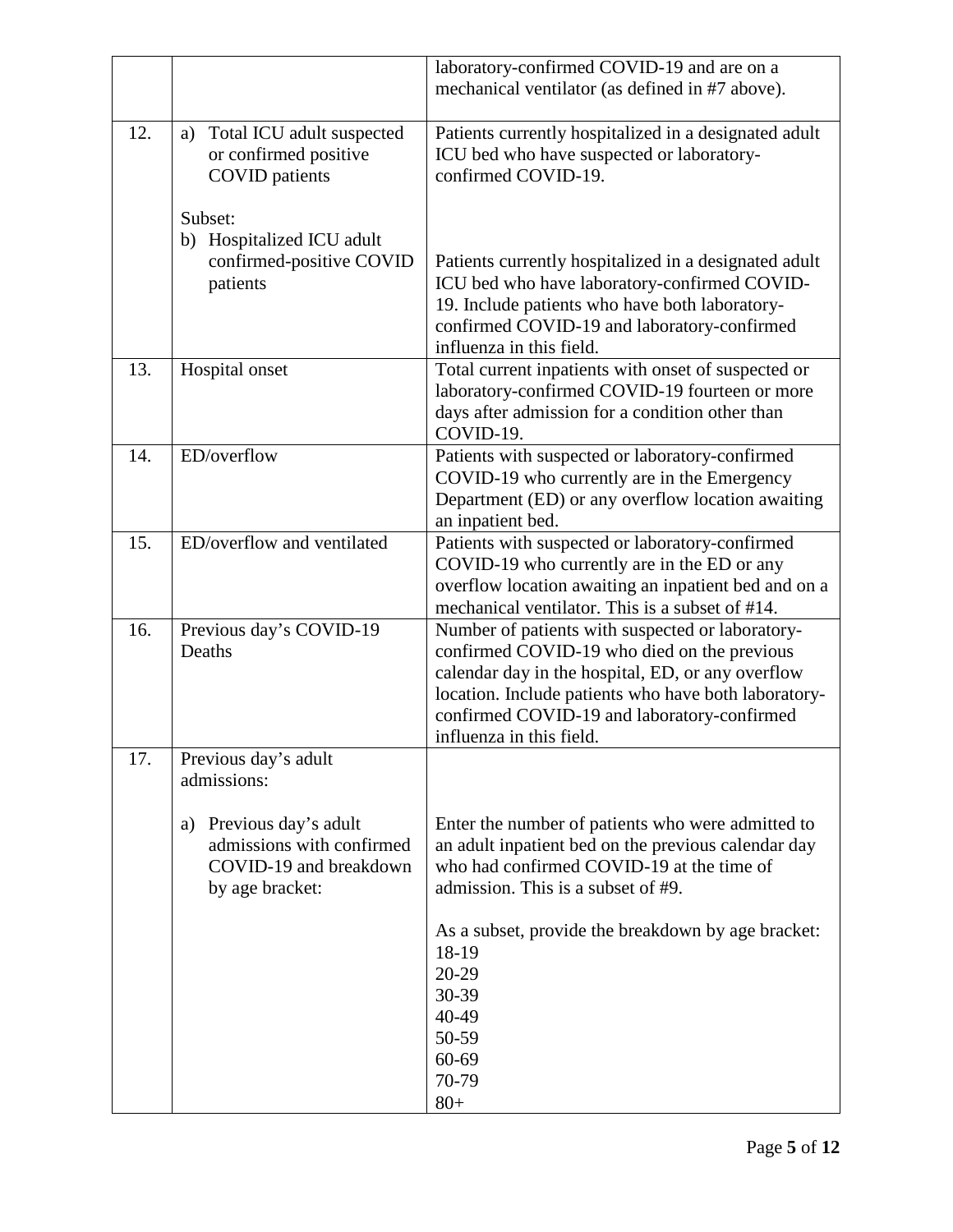|     |                                                  | Unknown                                                                                                      |
|-----|--------------------------------------------------|--------------------------------------------------------------------------------------------------------------|
|     | b) Previous day's adult                          |                                                                                                              |
|     | admissions with suspected                        | Enter the number of patients who were admitted to                                                            |
|     | COVID-19 and breakdown                           | an adult inpatient bed on the previous calendar day                                                          |
|     | by age bracket:                                  | who had suspected COVID-19 at the time of                                                                    |
|     |                                                  | admission. This is a subset of #9.                                                                           |
|     |                                                  | As a subset, provide the breakdown by age bracket:                                                           |
|     |                                                  | 18-19                                                                                                        |
|     |                                                  | 20-29                                                                                                        |
|     |                                                  | 30-39                                                                                                        |
|     |                                                  | 40-49                                                                                                        |
|     |                                                  | 50-59                                                                                                        |
|     |                                                  | 60-69                                                                                                        |
|     |                                                  | 70-79                                                                                                        |
|     |                                                  | $80 +$                                                                                                       |
|     |                                                  | Unknown                                                                                                      |
| 18. | Previous day's pediatric<br>COVID-19 admissions: |                                                                                                              |
|     |                                                  |                                                                                                              |
|     | Previous day's pediatric<br>a)                   | Enter the number of pediatric patients who were                                                              |
|     | admissions with confirmed                        | admitted to an inpatient bed, including NICU, PICU,                                                          |
|     | COVID-19:                                        | newborn, and nursery, on the previous calendar day                                                           |
|     |                                                  | who had confirmed COVID-19 at the time of                                                                    |
|     |                                                  | admission. This is a subset of #10.                                                                          |
|     |                                                  |                                                                                                              |
|     | b) Previous day's pediatric                      | Enter the number of pediatrics patients who were                                                             |
|     | admissions with suspected                        | admitted to an inpatient bed, including NICU, PICU,                                                          |
|     | COVID-19                                         | newborn, and nursery, on the previous calendar day                                                           |
|     |                                                  | who had suspected COVID-19 at the time of                                                                    |
|     |                                                  | admission. This is a subset of #10.                                                                          |
| 19. | Previous day's total ED visits                   | Enter the total number of patient visits to the ED                                                           |
|     |                                                  | who were seen on the previous calendar day                                                                   |
|     |                                                  | regardless of reason for visit. Include all patients<br>who are triaged even if they leave before being seen |
|     |                                                  | by a provider.                                                                                               |
| 20. | Previous day's total COVID-                      | Enter the total number of ED visits who were seen                                                            |
|     | 19-related ED visits                             | on the previous calendar day who had a visit related                                                         |
|     |                                                  | to COVID-19 (meets suspected or confirmed                                                                    |
|     |                                                  | definition or presents for COVID diagnostic testing                                                          |
|     |                                                  | - do not count patients who present for pre-                                                                 |
|     |                                                  | procedure screening).                                                                                        |
| 21. | Previous day's remdesivir used                   | Enter the number of remdesivir vials used on the                                                             |
|     | (Required until November 4th                     | previous calendar day in an inpatient, ED, and/or                                                            |
|     | and then Optional)                               | overflow location                                                                                            |
| 22. | Current inventory of                             | Enter the number of remdesivir vials in inventory at                                                         |
|     | Remdesivir (Required until                       | 11:59pm on the previous calendar day in the                                                                  |
|     | November 4th and then                            | hospital pharmacy                                                                                            |
|     | Optional)                                        |                                                                                                              |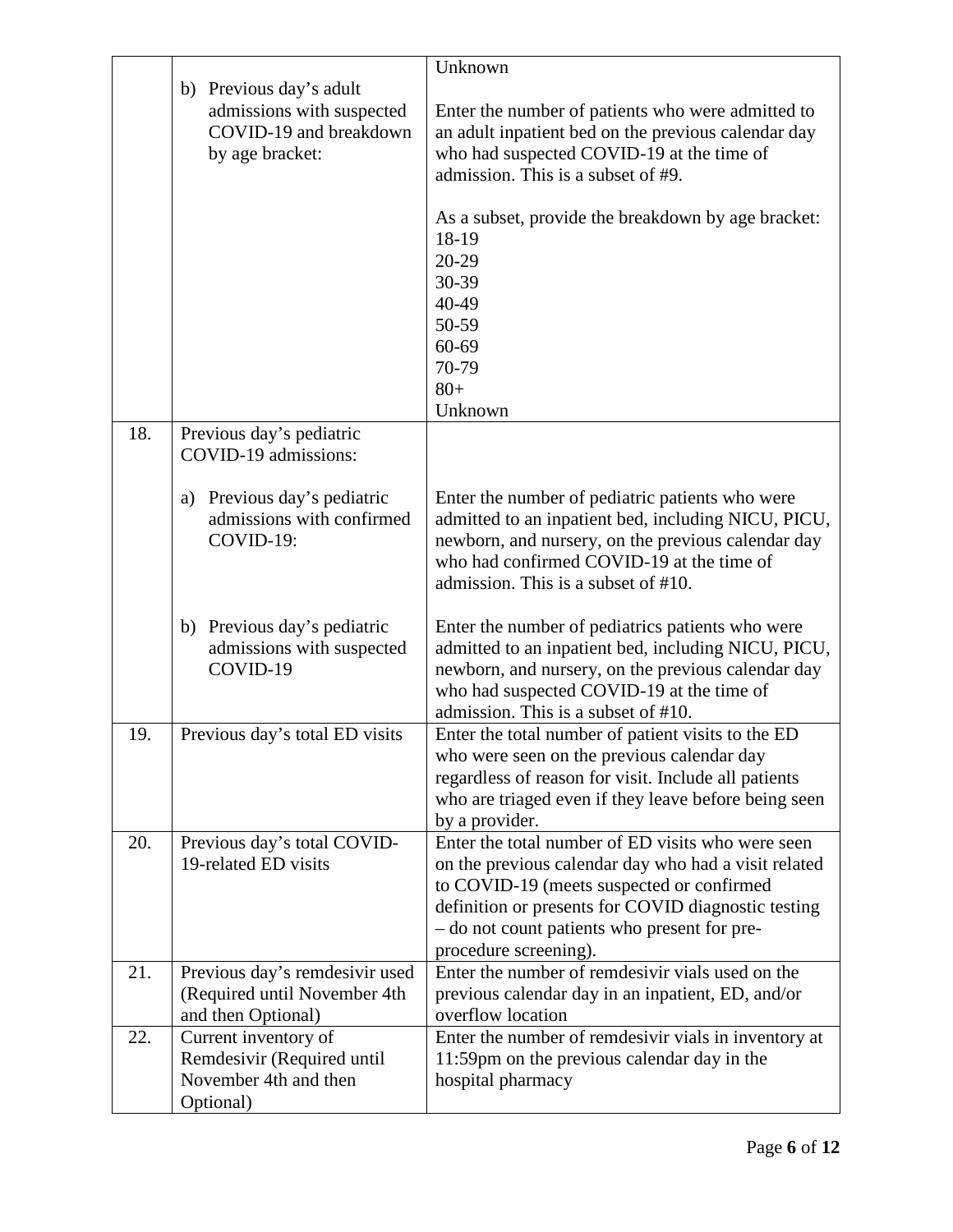| 23. | Critical staffing shortage today                                 | Enter Y if you have a critical staffing shortage                                                                                                                                                                                                                                                                  |
|-----|------------------------------------------------------------------|-------------------------------------------------------------------------------------------------------------------------------------------------------------------------------------------------------------------------------------------------------------------------------------------------------------------|
|     | (Y/N)                                                            | today. Enter N if you do not have a staffing shortage                                                                                                                                                                                                                                                             |
|     | (Required until November 4th                                     | today.                                                                                                                                                                                                                                                                                                            |
|     | and then Optional)                                               |                                                                                                                                                                                                                                                                                                                   |
|     |                                                                  | If you do not report this value, the default is N. If                                                                                                                                                                                                                                                             |
|     |                                                                  | you have a shortage, report this daily until the                                                                                                                                                                                                                                                                  |
|     |                                                                  | shortage is resolved.                                                                                                                                                                                                                                                                                             |
|     |                                                                  | Each facility should identify staffing shortages based<br>on their facility needs and internal policies for<br>staffing ratios. The use of temporary staff does not<br>count as a staffing shortage if staffing ratios are met<br>according to the facility's needs and internal policies<br>for staffing ratios. |
|     |                                                                  | (Environmental services, nurses, respiratory                                                                                                                                                                                                                                                                      |
|     |                                                                  | therapists, pharmacists and pharmacy technicians,                                                                                                                                                                                                                                                                 |
|     |                                                                  | physicians, other licensed independent practitioners,                                                                                                                                                                                                                                                             |
|     |                                                                  | temporary physicians, nurses, respiratory therapists,<br>and pharmacists, phlebotomists, other critical                                                                                                                                                                                                           |
|     |                                                                  | healthcare personnel).                                                                                                                                                                                                                                                                                            |
| 24. | Critical staffing shortage                                       | Enter Y if you anticipate a critical staffing shortage                                                                                                                                                                                                                                                            |
|     | anticipated within a week                                        | within a week. Enter N if you do not anticipate a                                                                                                                                                                                                                                                                 |
|     | (Y/N)                                                            | staffing shortage within a week.                                                                                                                                                                                                                                                                                  |
|     | (Required until November 4th<br>and then Optional)               | If you do not report this value, the default is N. If                                                                                                                                                                                                                                                             |
|     |                                                                  | you have a shortage, report this daily until the                                                                                                                                                                                                                                                                  |
|     |                                                                  | shortage is resolved.                                                                                                                                                                                                                                                                                             |
|     |                                                                  |                                                                                                                                                                                                                                                                                                                   |
|     |                                                                  | Each facility should identify staffing shortages based                                                                                                                                                                                                                                                            |
|     |                                                                  | on their facility needs and internal policies for                                                                                                                                                                                                                                                                 |
|     |                                                                  | staffing ratios. The use of temporary staff does not                                                                                                                                                                                                                                                              |
|     |                                                                  | count as a staffing shortage if staffing ratios are met                                                                                                                                                                                                                                                           |
|     |                                                                  | according to the facility's needs and internal policies                                                                                                                                                                                                                                                           |
|     |                                                                  | for staffing ratios.                                                                                                                                                                                                                                                                                              |
| 25. | Staffing shortage details                                        | If Y to $\#23$ or $\#24$ , specify type of shortage                                                                                                                                                                                                                                                               |
|     | (Optional)                                                       | (Environmental services, nurses, respiratory                                                                                                                                                                                                                                                                      |
|     |                                                                  | therapists, pharmacists and pharmacy technicians,                                                                                                                                                                                                                                                                 |
|     |                                                                  | physicians, other licensed independent practitioners,<br>temporary physicians, nurses, respiratory therapists,                                                                                                                                                                                                    |
|     |                                                                  | and pharmacists, phlebotomists, other critical                                                                                                                                                                                                                                                                    |
|     |                                                                  | healthcare personnel).                                                                                                                                                                                                                                                                                            |
|     |                                                                  | For items $26 - 32$ , report one time a week on Wednesday                                                                                                                                                                                                                                                         |
| 26. | Are your PPE supply items                                        | Check the response below which reflects the                                                                                                                                                                                                                                                                       |
|     | managed (purchased, allocated,<br>and/or stored) at the facility | management of PPE for your facility (including                                                                                                                                                                                                                                                                    |
|     | level or, if you are part of a                                   | purchasing, allocation, and/or storage).                                                                                                                                                                                                                                                                          |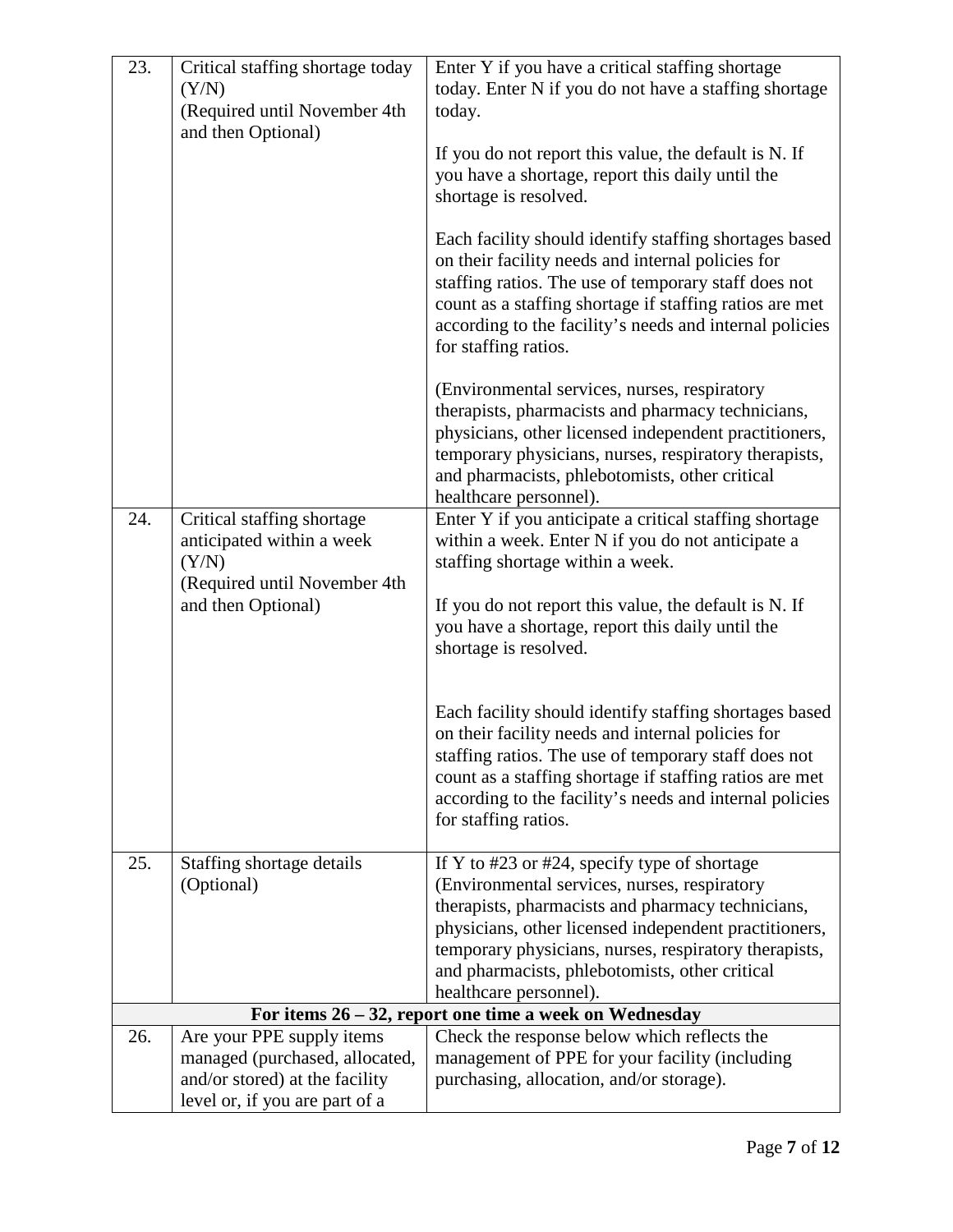| 27. | health system, at the health<br>system level (or other multiple<br>facility group)? (SYSTEM or<br>FACILITY)<br>On hand supply<br>(DURATION IN DAYS)<br>a) Ventilator supplies<br>b) N95 respirators<br>Surgical and procedure<br>c)<br>masks<br>d) Eye protection<br>including face shields<br>and goggles<br>e) Single-use gowns<br>f) Exam gloves (sterile<br>and non-sterile) | Health system level or multiple-hospital group<br>$\bullet$<br>(e.g., PPE purchased at the health system level,<br>par levels managed centrally, in stock supply<br>available at another system location such as a<br>central warehouse). Enter SYSTEM for this<br>choice.<br>Facility level (e.g., PPE purchased by your<br>$\bullet$<br>individual facility, par levels managed at the<br>facility-level, in stock supply is all on-site).<br>Enter FACILITY for this choice.<br>Provide calculated range of days of supply in stock<br>for ventilator supplies and each PPE category.<br>For supply categories that may have varying<br>quantities, days on hand, or ability to obtain and<br>maintain, reply for the item that has the lowest stock<br>on hand.<br>0 days<br>$1-3$ days<br>4-6 days<br>$7-14$ days<br>15-30 days<br>$>30$ days<br>Calculation may be provided by your hospital's ERP<br>system or by utilizing the <b>CDC's PPE burn rate</b><br>calculator assumptions*:<br>Ventilator supplies (any supplies, including<br>flow sensors, tubing, connectors, valves,<br>filters, etc.)<br>N95 respirators<br>Surgical masks<br>$\bullet$ |
|-----|----------------------------------------------------------------------------------------------------------------------------------------------------------------------------------------------------------------------------------------------------------------------------------------------------------------------------------------------------------------------------------|----------------------------------------------------------------------------------------------------------------------------------------------------------------------------------------------------------------------------------------------------------------------------------------------------------------------------------------------------------------------------------------------------------------------------------------------------------------------------------------------------------------------------------------------------------------------------------------------------------------------------------------------------------------------------------------------------------------------------------------------------------------------------------------------------------------------------------------------------------------------------------------------------------------------------------------------------------------------------------------------------------------------------------------------------------------------------------------------------------------------------------------------------------------|
|     |                                                                                                                                                                                                                                                                                                                                                                                  | Eye protection including face shields and                                                                                                                                                                                                                                                                                                                                                                                                                                                                                                                                                                                                                                                                                                                                                                                                                                                                                                                                                                                                                                                                                                                      |
|     |                                                                                                                                                                                                                                                                                                                                                                                  | goggles<br>Single-use gowns                                                                                                                                                                                                                                                                                                                                                                                                                                                                                                                                                                                                                                                                                                                                                                                                                                                                                                                                                                                                                                                                                                                                    |
|     |                                                                                                                                                                                                                                                                                                                                                                                  | Exam gloves                                                                                                                                                                                                                                                                                                                                                                                                                                                                                                                                                                                                                                                                                                                                                                                                                                                                                                                                                                                                                                                                                                                                                    |
| 28. | On hand supply                                                                                                                                                                                                                                                                                                                                                                   | Please report this information <i>if feasible</i> . For each                                                                                                                                                                                                                                                                                                                                                                                                                                                                                                                                                                                                                                                                                                                                                                                                                                                                                                                                                                                                                                                                                                   |
|     | (INDIVIDUAL<br>UNITS/"EACHES"):                                                                                                                                                                                                                                                                                                                                                  | listed supply item below, record the number of<br>individual units (or "eaches") available in the                                                                                                                                                                                                                                                                                                                                                                                                                                                                                                                                                                                                                                                                                                                                                                                                                                                                                                                                                                                                                                                              |
|     | (Optional)                                                                                                                                                                                                                                                                                                                                                                       | facility on the date of data collection. For hospitals                                                                                                                                                                                                                                                                                                                                                                                                                                                                                                                                                                                                                                                                                                                                                                                                                                                                                                                                                                                                                                                                                                         |
|     | a) N95 respirators                                                                                                                                                                                                                                                                                                                                                               | that are a part of a health system, do NOT include                                                                                                                                                                                                                                                                                                                                                                                                                                                                                                                                                                                                                                                                                                                                                                                                                                                                                                                                                                                                                                                                                                             |
|     | Other respirators such<br>b)<br>as PAPRs or                                                                                                                                                                                                                                                                                                                                      | supplies at other system locations, including<br>warehouses.                                                                                                                                                                                                                                                                                                                                                                                                                                                                                                                                                                                                                                                                                                                                                                                                                                                                                                                                                                                                                                                                                                   |
|     | elastomerics                                                                                                                                                                                                                                                                                                                                                                     | N95 respirators                                                                                                                                                                                                                                                                                                                                                                                                                                                                                                                                                                                                                                                                                                                                                                                                                                                                                                                                                                                                                                                                                                                                                |
|     | c) Surgical and procedure                                                                                                                                                                                                                                                                                                                                                        | Other respirators such as PAPRs or                                                                                                                                                                                                                                                                                                                                                                                                                                                                                                                                                                                                                                                                                                                                                                                                                                                                                                                                                                                                                                                                                                                             |
|     | masks                                                                                                                                                                                                                                                                                                                                                                            | elastomerics                                                                                                                                                                                                                                                                                                                                                                                                                                                                                                                                                                                                                                                                                                                                                                                                                                                                                                                                                                                                                                                                                                                                                   |
|     | d) Eye protection<br>including face shields                                                                                                                                                                                                                                                                                                                                      | Surgical masks<br>Eye protection including face shields and                                                                                                                                                                                                                                                                                                                                                                                                                                                                                                                                                                                                                                                                                                                                                                                                                                                                                                                                                                                                                                                                                                    |
|     | and goggles                                                                                                                                                                                                                                                                                                                                                                      | goggles                                                                                                                                                                                                                                                                                                                                                                                                                                                                                                                                                                                                                                                                                                                                                                                                                                                                                                                                                                                                                                                                                                                                                        |
|     | Single-use gowns<br>e)                                                                                                                                                                                                                                                                                                                                                           | Single-use gowns                                                                                                                                                                                                                                                                                                                                                                                                                                                                                                                                                                                                                                                                                                                                                                                                                                                                                                                                                                                                                                                                                                                                               |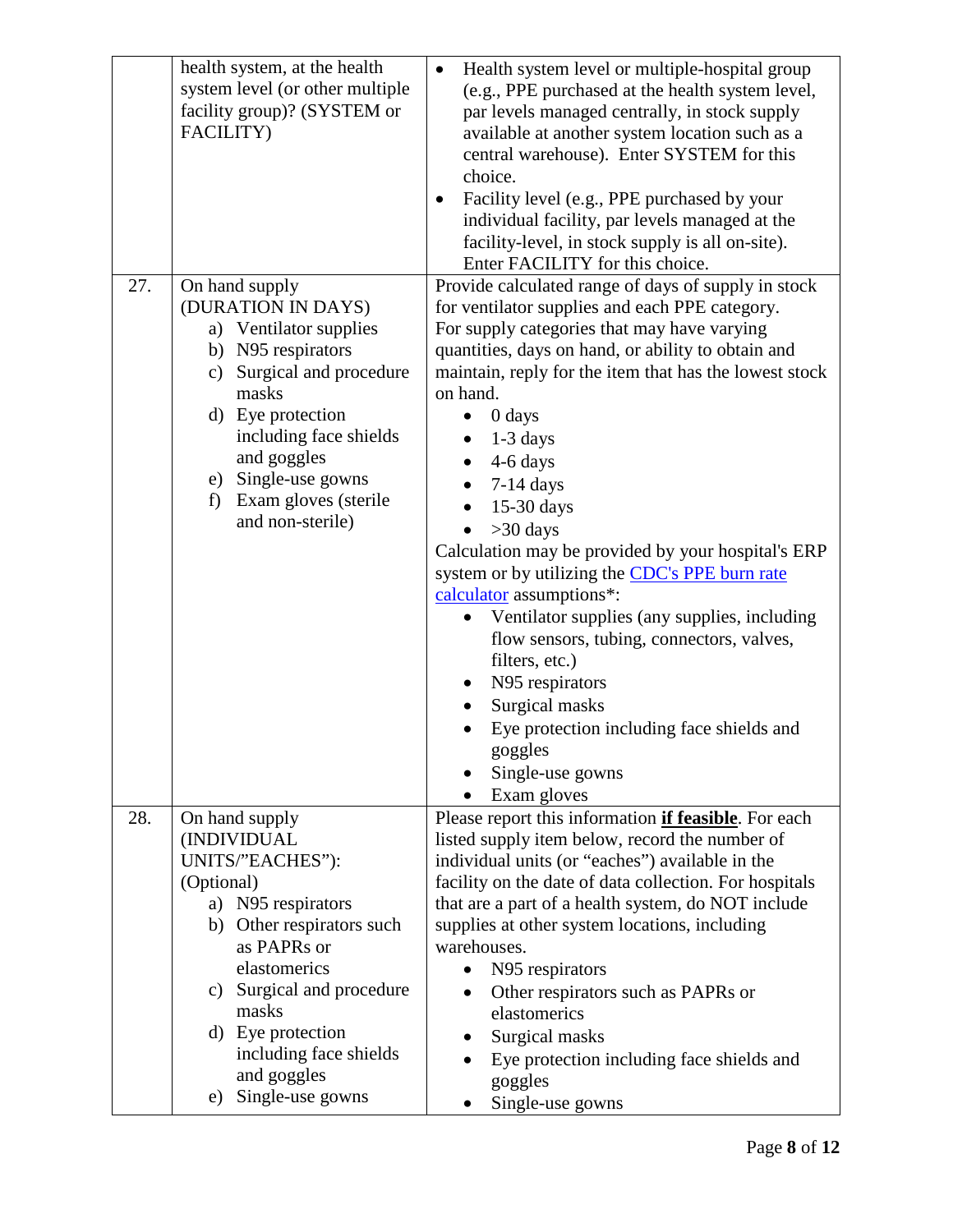|     | Launderable gowns<br>f)                                                                                                                                                                                                                                                                                                                                                                                                                                                    | Reusable/launderable gowns<br>$\bullet$                                                                                                                                                                                                                                                                                                                                                                                                                                                                                                                                                                                                                                                                                                                                                                         |
|-----|----------------------------------------------------------------------------------------------------------------------------------------------------------------------------------------------------------------------------------------------------------------------------------------------------------------------------------------------------------------------------------------------------------------------------------------------------------------------------|-----------------------------------------------------------------------------------------------------------------------------------------------------------------------------------------------------------------------------------------------------------------------------------------------------------------------------------------------------------------------------------------------------------------------------------------------------------------------------------------------------------------------------------------------------------------------------------------------------------------------------------------------------------------------------------------------------------------------------------------------------------------------------------------------------------------|
|     | Exam gloves (single)<br>g)                                                                                                                                                                                                                                                                                                                                                                                                                                                 | Exam gloves (single)                                                                                                                                                                                                                                                                                                                                                                                                                                                                                                                                                                                                                                                                                                                                                                                            |
|     |                                                                                                                                                                                                                                                                                                                                                                                                                                                                            | Information can be obtained from materials                                                                                                                                                                                                                                                                                                                                                                                                                                                                                                                                                                                                                                                                                                                                                                      |
|     |                                                                                                                                                                                                                                                                                                                                                                                                                                                                            | management, infection prevention leader,                                                                                                                                                                                                                                                                                                                                                                                                                                                                                                                                                                                                                                                                                                                                                                        |
|     |                                                                                                                                                                                                                                                                                                                                                                                                                                                                            | operational leadership, or the COVID-19 incident                                                                                                                                                                                                                                                                                                                                                                                                                                                                                                                                                                                                                                                                                                                                                                |
|     |                                                                                                                                                                                                                                                                                                                                                                                                                                                                            | command leadership in your facility.                                                                                                                                                                                                                                                                                                                                                                                                                                                                                                                                                                                                                                                                                                                                                                            |
| 29. | Are you able to obtain these<br>items? (Y/N/NA)<br>a) Ventilator supplies (any<br>supplies excluding<br>medications)<br>b) Ventilator medications<br>c) N95 respirators<br>d) Other respirators such<br>as PAPRs or<br>elastomerics<br>Surgical and procedure<br>e)<br>masks<br>Eye protection<br>f)<br>including face shields<br>and goggles<br>Single-use gowns<br>g)<br>h) Exam gloves<br>Are you able to<br>$\mathbf{i}$<br>maintain a supply of<br>launderable gowns? | Select YES for each of the supply types that your<br>facility is able to order and obtain. If you have<br>placed an order but are not able to have that order<br>filled, please answer NO. Enter N/A if item is not<br>applicable at the facility.<br>Ventilator supplies (any supplies, including<br>flow sensors, tubing, connectors, valves,<br>filters, etc.)<br>Ventilator medications<br>$\bullet$<br>N95 respirators<br>Other respirators such as PAPRs or<br>elastomerics<br>Surgical masks<br>Eye protection including face shields and<br>$\bullet$<br>goggles<br>Single-use gowns<br>Exam gloves<br>$\bullet$<br>Information can be obtained from materials<br>management, infection prevention leader,<br>operational leadership, or the COVID-19 incidence<br>command leadership in your facility. |
| 30. | Are you able to maintain at<br>least a 3-day supply of these<br>items? (Y/N/NA)<br>a) Ventilator supplies (any<br>supplies excluding<br>medications)<br>b) Ventilator medications<br>c) N95 respirators<br>d) Other respirators such<br>as PAPRs or<br>elastomerics<br>e) Surgical and procedure<br>masks<br>Eye protection<br>f)<br>including face shields<br>and goggles<br>Single-use gowns<br>g)<br><b>Exam Gloves</b><br>h)                                           | Enter YES for each supply type for which your<br>facility is able to maintain at least a 3-day supply.<br>Enter NO for those supply types your facility is not<br>able to maintain at least a 3-day supply. Enter N/A if<br>the item is not applicable for your facility.<br>Ventilator supplies (any supplies, including<br>$\bullet$<br>flow sensors, tubing, connectors, valves,<br>filters, etc.)<br>Ventilator medications<br>N95 respirators<br>Other respirators such as PAPRs or<br>$\bullet$<br>elastomerics<br>Surgical masks<br>Eye protection including face shields and<br>goggles<br>Single-use gowns<br><b>Exam Gloves</b><br>Laboratory – nasal pharyngeal swabs?<br>Laboratory – nasal swabs                                                                                                   |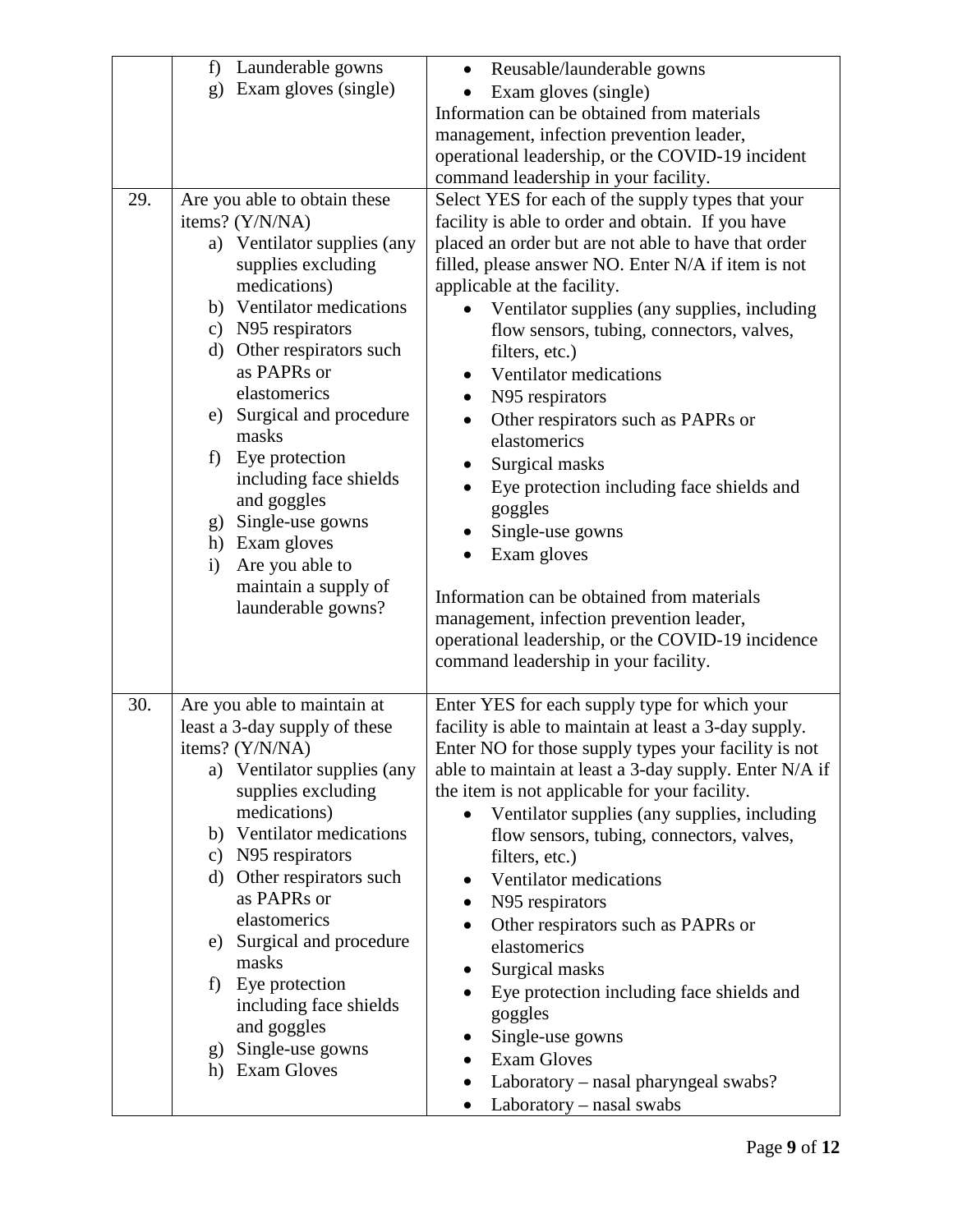|                                                                                  | i) Laboratory – nasal                                                                       | Laboratory – viral transport media                                                           |  |
|----------------------------------------------------------------------------------|---------------------------------------------------------------------------------------------|----------------------------------------------------------------------------------------------|--|
|                                                                                  | pharyngeal swabs                                                                            |                                                                                              |  |
|                                                                                  | $Laboratory - nasal$<br>i)                                                                  |                                                                                              |  |
|                                                                                  | swabs                                                                                       |                                                                                              |  |
|                                                                                  | k) Laboratory - viral                                                                       |                                                                                              |  |
|                                                                                  | transport media                                                                             |                                                                                              |  |
| $\overline{31}$ .                                                                | Does your facility re-use or                                                                | Enter YES for each supply type your facility re-uses                                         |  |
|                                                                                  | extend the use of PPE?                                                                      | or extends use of. Enter NO for those supply types                                           |  |
|                                                                                  | a) Reusable/launderable                                                                     | your facility does not re-use or extend use of. Enter                                        |  |
|                                                                                  | isolation gowns                                                                             | N/A if the item is not applicable for your facility.                                         |  |
|                                                                                  | b) PAPRs or elastomerics                                                                    |                                                                                              |  |
|                                                                                  | N95 respirators<br>$\mathbf{c})$                                                            |                                                                                              |  |
| 32.                                                                              | Indicate any specific or critical                                                           | Free text entry                                                                              |  |
|                                                                                  | medical supplies or medication                                                              |                                                                                              |  |
|                                                                                  | shortages you are currently                                                                 |                                                                                              |  |
|                                                                                  | experiencing or anticipate                                                                  |                                                                                              |  |
|                                                                                  | experiencing in the next three                                                              |                                                                                              |  |
|                                                                                  | days. (Optional)                                                                            |                                                                                              |  |
|                                                                                  | Influenza fields 33 - 37 to be reported every day except for psychiatric and rehabilitation |                                                                                              |  |
|                                                                                  | hospitals who report weekly – Optional starting 10/19/20 with the intention to have         |                                                                                              |  |
|                                                                                  |                                                                                             | them mandatory in the coming weeks. Additional information will be provided at that<br>time. |  |
|                                                                                  |                                                                                             |                                                                                              |  |
|                                                                                  |                                                                                             | Existing upload templates will continue to work during transition.                           |  |
|                                                                                  |                                                                                             | Laboratory confirmation includes detection of influenza virus through molecular tests (e.g., |  |
| polymerase chain reaction, nucleic acid amplification), antigen detection tests, |                                                                                             |                                                                                              |  |
|                                                                                  | immunofluorescence tests, and virus culture.                                                |                                                                                              |  |
|                                                                                  |                                                                                             |                                                                                              |  |
| 33.                                                                              | Total hospitalized patients with                                                            | Patients (all ages) currently hospitalized in an                                             |  |
|                                                                                  | laboratory-confirmed influenza                                                              | inpatient bed who have laboratory-confirmed                                                  |  |
|                                                                                  |                                                                                             | influenza. Include those in observation beds.                                                |  |
| 34.                                                                              | Previous day's influenza                                                                    | Enter the number of patients (all ages) who were                                             |  |
|                                                                                  | admissions                                                                                  | admitted to an inpatient bed on the previous calendar                                        |  |
|                                                                                  |                                                                                             |                                                                                              |  |
|                                                                                  |                                                                                             | day who had laboratory-confirmed influenza at the                                            |  |
|                                                                                  |                                                                                             | time of admission. This is a subset of #33.                                                  |  |
| 35.                                                                              | Total ICU patients with                                                                     | Patients (all ages) currently hospitalized in a                                              |  |
|                                                                                  | laboratory-confirmed influenza                                                              | designated ICU bed with laboratory-confirmed                                                 |  |
|                                                                                  |                                                                                             | influenza. This is a subset of #33.                                                          |  |
| 36.                                                                              | Total hospitalized patients with                                                            | Patients (all ages) currently hospitalized in an                                             |  |
|                                                                                  | both laboratory-confirmed                                                                   | inpatient bed who have laboratory-confirmed                                                  |  |
|                                                                                  | COVID-19 and influenza                                                                      | COVID-19 and laboratory-confirmed influenza.                                                 |  |
|                                                                                  |                                                                                             | This is a subset of $\#9b/10b$ and $\#33$ .                                                  |  |
| 37.                                                                              | Previous day's influenza deaths                                                             | Number of patients with laboratory-confirmed                                                 |  |
|                                                                                  |                                                                                             | influenza who died on the previous calendar day in                                           |  |
|                                                                                  |                                                                                             | the hospital, ED, or any overflow location.                                                  |  |
| 38.                                                                              | Previous day's deaths with                                                                  | Number of patients with laboratory-confirmed                                                 |  |
|                                                                                  | both COVID-19 and influenza                                                                 | influenza AND laboratory-confirmed COVID-19<br>who died on the previous calendar day in the  |  |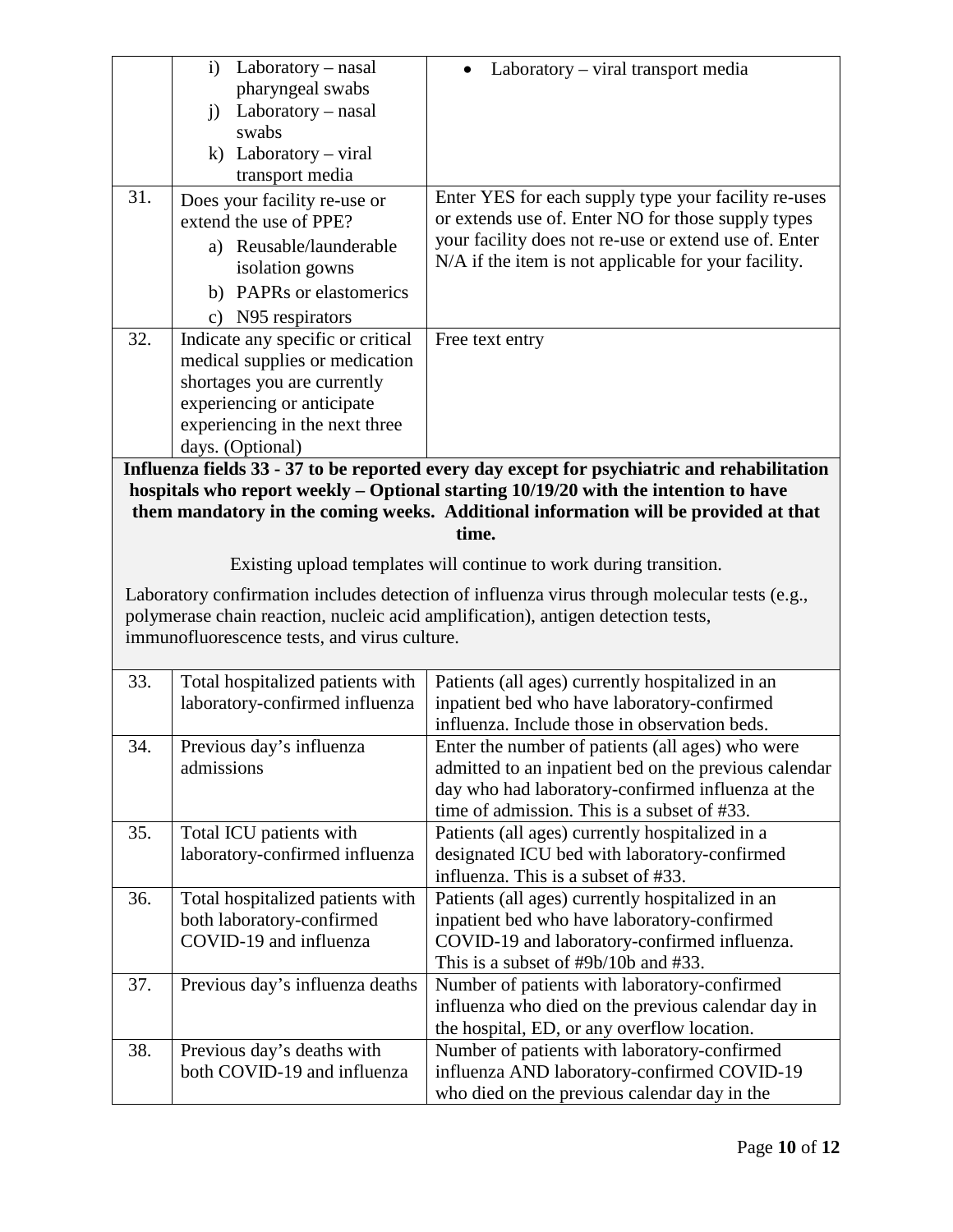|  | A hospital, ED, or any overflow location. This is a |
|--|-----------------------------------------------------|
|  | subset of $#16$ .                                   |

# **Enforcement Process for Non-compliance**

CMS has established a multi-step approach to enforcement for non-compliance with the hospital and CAH reporting requirements implemented in the September 2, 2020 IFC. Hospitals or CAHs that fail to report the specified data elements on a daily basis will receive a notification from their CMS Location of their noncompliance with the reporting requirements and any further noncompliance with reporting requirements may result in future enforcement actions. Compliance with these reporting requirements will be determined independently from health and safety surveys for all other CoPs performed by state survey agencies or accreditation organizations processes under 42 CFR Part 488.

## **Steps in Enforcement Process for Failure to Report**

- 1. Hospitals and CAHs that do not meet the reporting requirements completely on a daily basis will receive an initial notification from CMS. This notification of non-compliance will also serve as a reminder of the reporting requirements.
- 2. Three weeks after receiving an initial notification of noncompliance with reporting requirements, those providers that continue not to submit the specified information daily and completely will receive a second reminder notification of their failure to meet the reporting requirements and that future enforcement actions will be taken for continued noncompliance, which may result in termination of the Medicare provider agreement.
- 3. Those providers that have continually failed to meet the reporting requirements for a period of six weeks after receiving an initial notification will receive the first in a series of enforcement notification letters. At this point, the enforcement actions are now in process and providers will have 1 calendar week to demonstrate compliance.
- 4. Providers failing to meet the reporting requirements within 1 calendar week following the first enforcement notification letter will receive a second enforcement notification letter and third enforcement letter, if non-compliant the following week. The third letter will indicate that that the provider will have 1 calendar week to demonstrate compliance with the reporting requirements otherwise the provider will receive a fourth and final enforcement notification letter, as noted in step 5.
- 5. Providers that have failed to meet the reporting requirements within 1 week following the third enforcement notification letter will receive a fourth and final enforcement notification letter. This notification will include a notice of termination to become effective within 30 days from the date of the notification. Failure to meet the reporting requirements within this 30-day timeframe may result in termination of the Medicare provider agreement.

This enforcement process will be ongoing throughout the PHE. Steps 1-2 of the enforcement process are only applicable from October 7- November 18, 2020. For non-compliance identified after this time period, the series of enforcement notifications described in steps 3–5 above will begin immediately.

Providers that proceed to termination for failure to demonstrate compliance with the regulatory reporting requirements or failure to work with the HHS Data and Products Team (HHS Team) to reach compliance will have a right appeal the determination under 42 CFR part 498, as with any other termination actions. Additionally, providers terminated for failure to report will be subject to a 30 day reasonable assurance period under 42 CFR 489.57, if the provider submits an